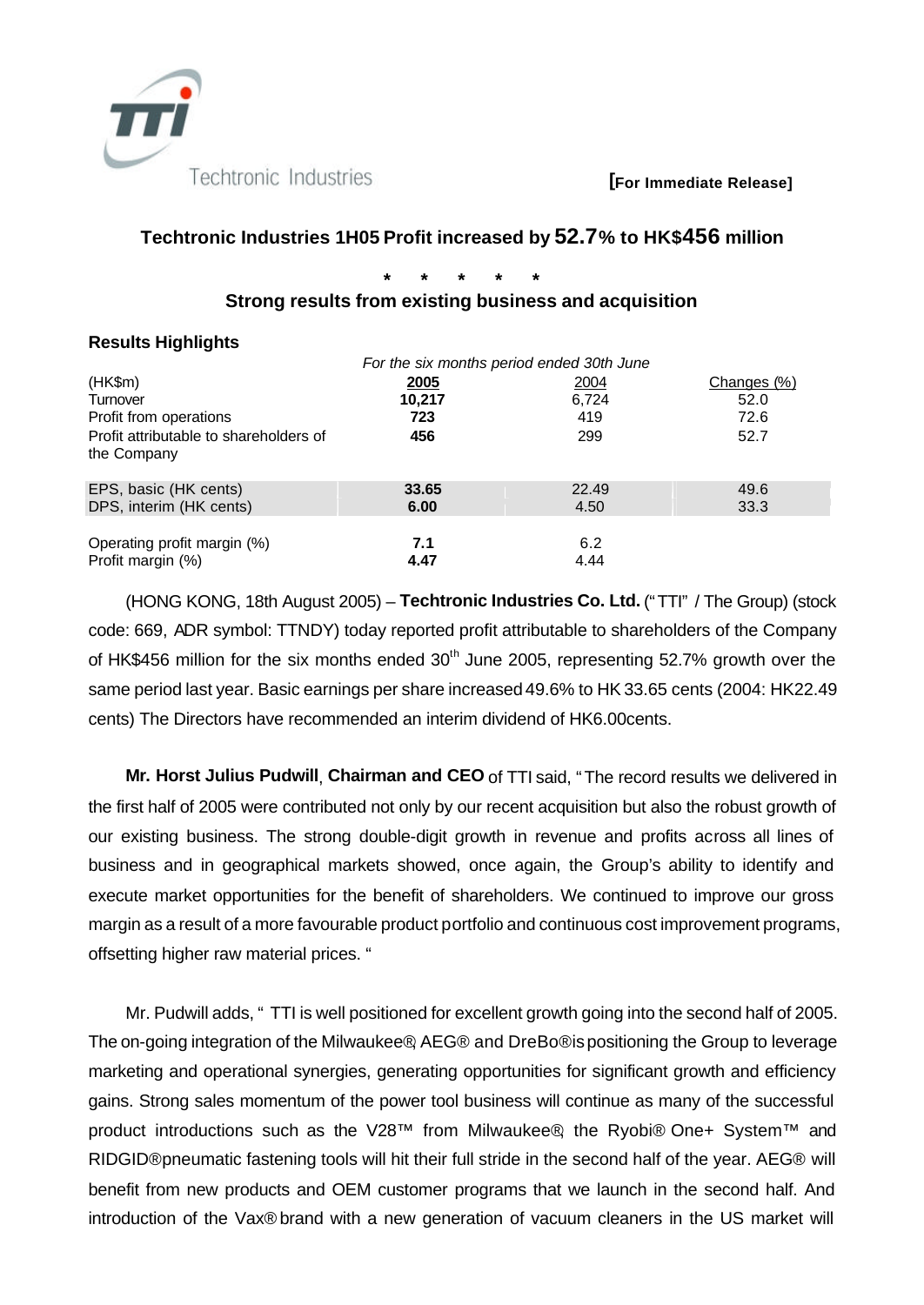present a major expansion opportunity for our floor care business. The Group's sound strategies are delivering significantly higher performance in all areas of the business."

## **Review by operation**

## **Power Equipment Products**

The Power Equipment Products division delivered robust turnover growth of 67.4% over the same period of 2004 to HK\$7,889 million, accounting for 77.2% of Group turnover. The strong growth was attributed to the double-digit growth of existing business and first six months' contribution from the recent acquisition.

Our leading position in North America is further strengthened with key innovative product launches for both professional and consumer markets. Targeting the professional / industrial users, sales of the V28™ cordless power tool line with lithium-ion technology by Milwaukee® has exceeded expectations. Since its initial launch in April this year, we have seen very strong demand and we expect tremendous growth potential from this technology platform. RIDGID® also continued to build strength and capture market share in the professional segment of the building industry with its new line of pneumatic fastening tools, exclusively featuring high performance FastenEdge Technology ™ . Our consumer line, under the Ryobi® brand, continued its success in the Ryobi® One+ System<sup>™</sup>, a revolutionary marketing concept for 18V cordless power tools well received by the end users.

The outdoor power equipment division also delivered excellent growth in the first half of the year. We continued to capitalize on the already strong position of Ryobi® and introduced a number of new products. Homelite® continues to be a brand of choice adding to the growth of this division. We also enjoyed strong growth in Europe for the outdoor products thanks to continuous introduction of new products.

## **Floor Care Appliances**

Turnover in the Floor Care Appliances division increased 15.3% over the same period of 2004, to HK\$1,980 million, accounting for 19.4% of Group turnover.

A strengthened North American management team is launching new marketing campaigns that highlight product innovations and cleaning solutions in response to customer needs. The Dirt Devil® brand remained a consumer favorite exhibiting strong growth across all markets. A wide range of new products has been introduced, including, the new Dynamite® line of vacuums and trendy Broom Vac. We continued to build on our strong relationship with the key retailers, providing them with well-received products and efficient sales support.

In the UK, Vax® is the fastest growing floor care brand and has captured market gains with its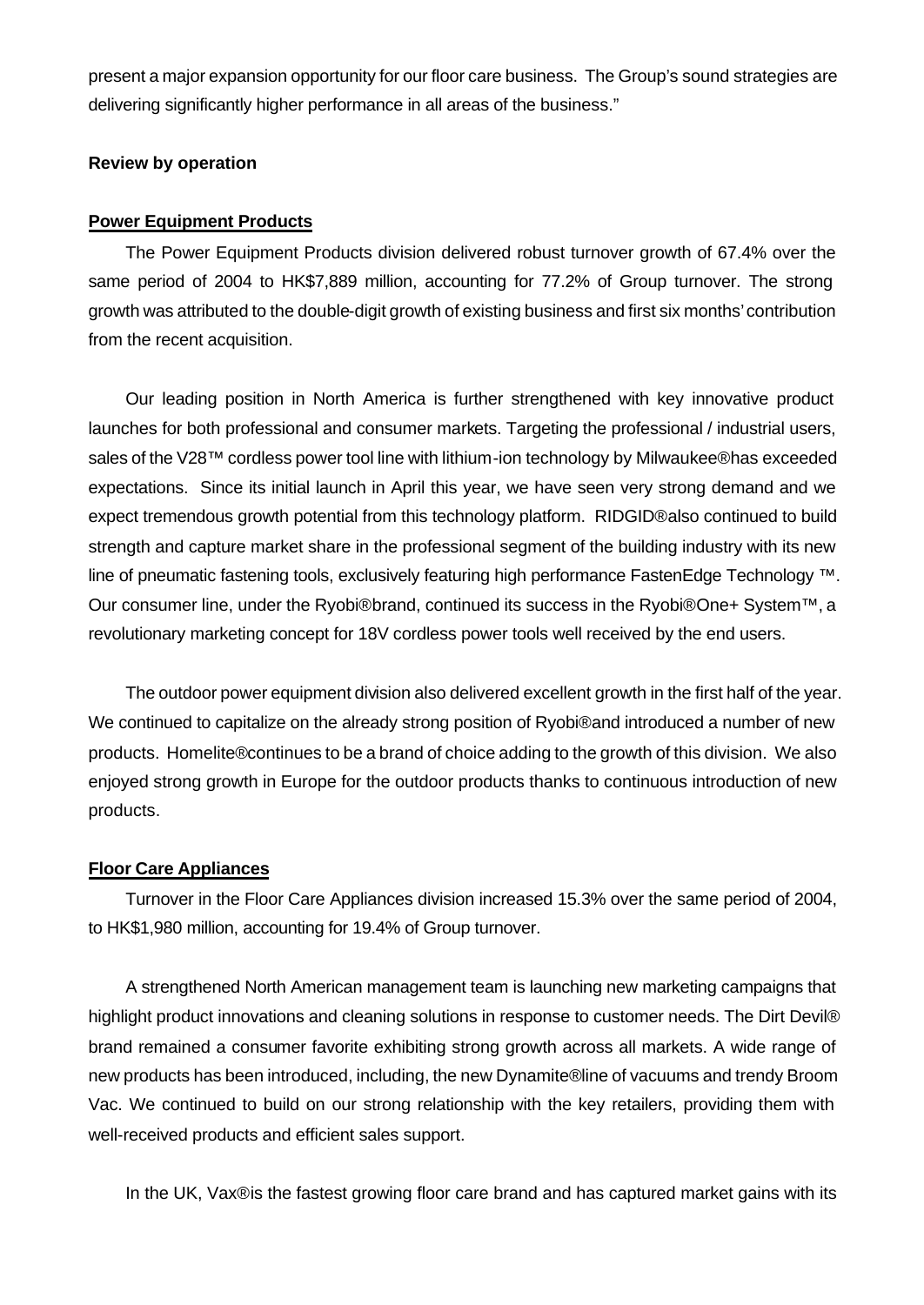robust new product introductions such as the innovative upright carpet washers and easy-to-use bagless vacuums.

Our OEM business delivered positive results as new products launched in late 2004 had exceptional end-user acceptance. The strategic investment continues in product development capabilities to support our OEM customer demand for new products.

## **Laser and Electronic Products**

Turnover for the laser and electronic products division climbed 18.0% over the same period of 2004 to HK\$348 million, accounting for 3.4% of Group turnover. The double-digit growth in sales and profits were the result of major new product introductions in very competitive markets. Key productivity measures were taken to contain costs. The product innovation and enhanced productivity helped strengthen the strategic alliance with our key ODM partners as we provided them continued product advantage at competitive costs.

### *The text of the announcement and results presentation are available at www.ttigroup.com*

#### **Investor Presentation Broadcasting**

Available at www.ttigroup.com from 9:30 pm, 18<sup>th</sup> August,2005 (HK Time) for a month until 17<sup>th</sup> September 2005

## **About TTI**

Founded in 1985, TTI is a world-class supplier of superior home improvement and construction tools with a powerful portfolio of trusted brands and a strong commitment to innovation and quality. The portfolio that TTI offers includes a full line of power equipment products, floor care appliances, laser and electronic products. Our brands include Milwaukee® AEG® and Ryobi® power tools and accessories, Ryobi® and Homelite® outdoor power equipment and Royal®, Dirt Devil®, Regina® and Vax® floor care appliances.

TTI is a constituent stock of the Hang Seng HK MidCap Index under the Hang Seng Composite Index, the MSCI Hong Kong Index, the FTSE All-World Hong Kong Index, the FTSE/Hang Seng Asian Cyclical Index and the Dow Jones Hong Kong Titans 30. For more information, please visit www.ttigroup.com.

#### **About RIDGID®**

RIDGID® is a registered trademark of Ridgid, Inc., part of Emerson Professional Tools, a business of St. Louis-based Emerson (NYSE: EMR). The orange color used on this product and the combination of orange and grey are trademarks for RIDGID® brand power tools.

#### **For enquiries:**

Yammie Tang Tel:  $+(852)$  2402 6653  $Fax: + (852) 2413 5971$ Email: yammietang@tti.com.hk

#### **Techtronic Industries Co. Ltd. Strategic Financial Relations Limited**

| Veron Na    |                              | +(852) 2864 4831 veron@strategic.com.hk                 |
|-------------|------------------------------|---------------------------------------------------------|
|             |                              | Shelley Yeung +(852) 2864 4806 shelley@strategic.com.hk |
| Sandra Tsui |                              | $+(852)$ 2864 4824 sandra@strategic.com.hk              |
| Fax:        | +(853) 2804 2789 / 2527 1196 |                                                         |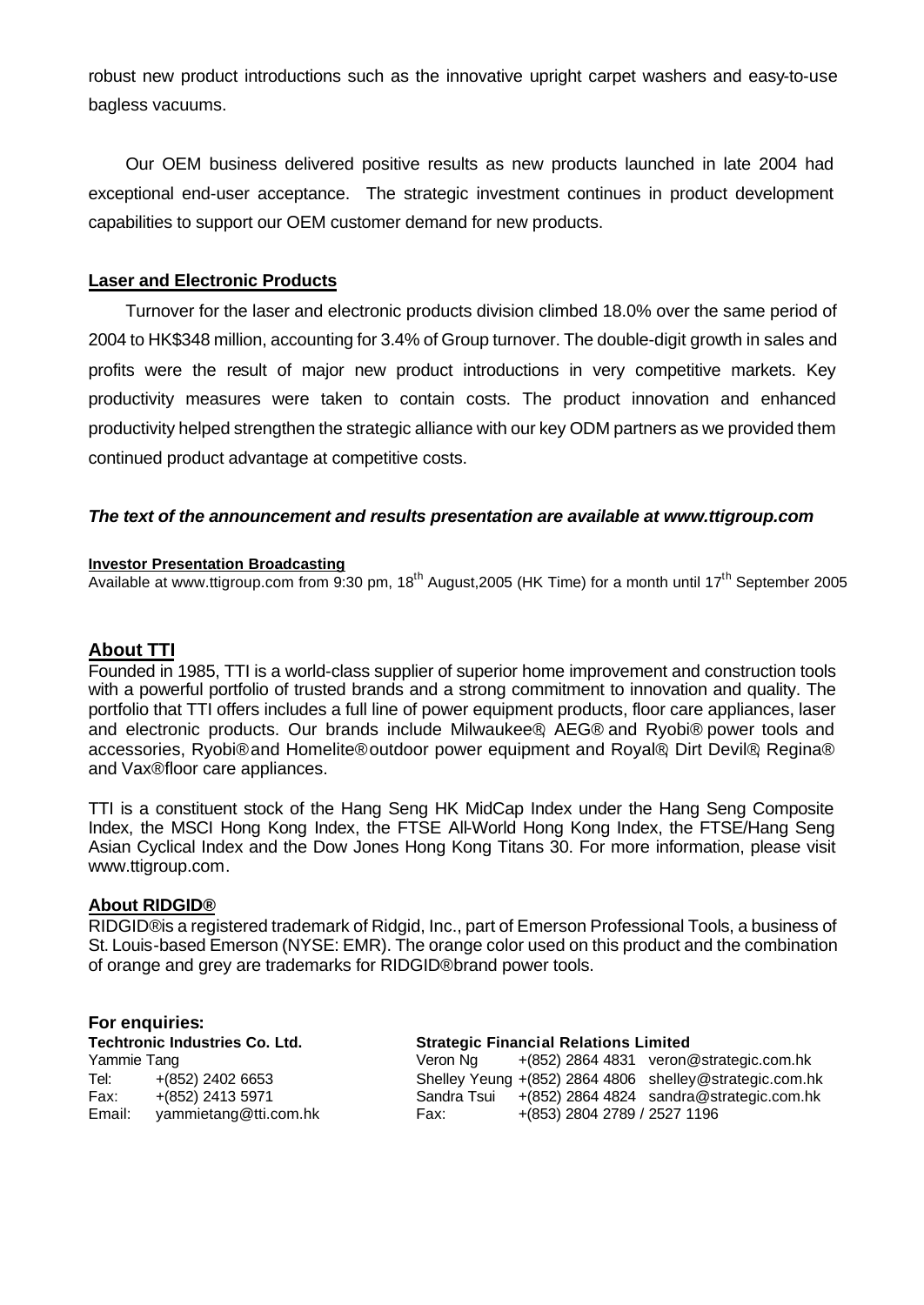# **RESULTS SUMMARY**

#### **CONSOLIDATED INCOME STATEMENT (UNAUDITED)**

*For the six months period ended 30th June, 2005*

|                                    | 2005            | 2004        | 2005       | 2004       |
|------------------------------------|-----------------|-------------|------------|------------|
|                                    | <b>HK\$'000</b> | HK\$' 000   | US\$' 000  | US\$' 000  |
|                                    |                 |             |            |            |
| Turnover                           | 10,217,328      | 6,724,115   | 1,309,914  | 862,066    |
| Cost of sales                      | (7,045,245)     | (4,720,044) | (903, 235) | (605, 134) |
| Gross profit                       | 3,172,083       | 2,004,071   | 406,679    | 256,932    |
| Other operating income             | 15,092          | 14,074      | 1,935      | 1,804      |
| Interest income                    | 22,692          | 22,155      | 2,909      | 2,840      |
| Selling, distribution, advertising |                 |             |            |            |
| and warranty expenses              | (1,008,271)     | (693, 737)  | (129, 265) | (88, 941)  |
| Administrative expenses            | (1,226,291)     | (762, 714)  | (157, 220) | (97, 785)  |
| Research and development costs     | (251, 880)      | (164, 759)  | (32, 292)  | (21, 123)  |
| Profit from operations             | 723,425         | 419,090     | 92,746     | 53,727     |
| Finance costs                      | (149, 734)      | (58, 702)   | (19, 197)  | (7, 526)   |
| Profit before share of results of  |                 |             |            |            |
| associates and taxation            | 573,691         | 360,388     | 73,549     | 46,201     |
| Share of results of associates     | (2,999)         | (626)       | (384)      | (80)       |
| Profit before taxation             | 570,692         | 359,762     | 73,165     | 46,121     |
| <b>Taxation</b>                    | (93, 741)       | (42, 677)   | (12,018)   | (5, 471)   |
| Profit for the period              | 476,951         | 317,085     | 61,147     | 40,650     |
| Attributable to:                   |                 |             |            |            |
| Shareholders of the Company        | 456,362         | 298,858     | 58,507     | 38,313     |
| Minority interests                 | 20,589          | 18,227      | 2,640      | 2,337      |
| Profit for the period              | 476,951         | 317,085     | 61,147     | 40,650     |
| <b>Dividends</b>                   | (169, 651)      | (118, 444)  | (21, 750)  | (15, 185)  |
| Earnings per share (HK / US cents) |                 |             |            |            |
| <b>Basic</b>                       | 33.65           | 22.49       | 4.31       | 2.88       |
| <b>Diluted</b>                     | 31.89           | 21.78       | 4.09       | 2.79       |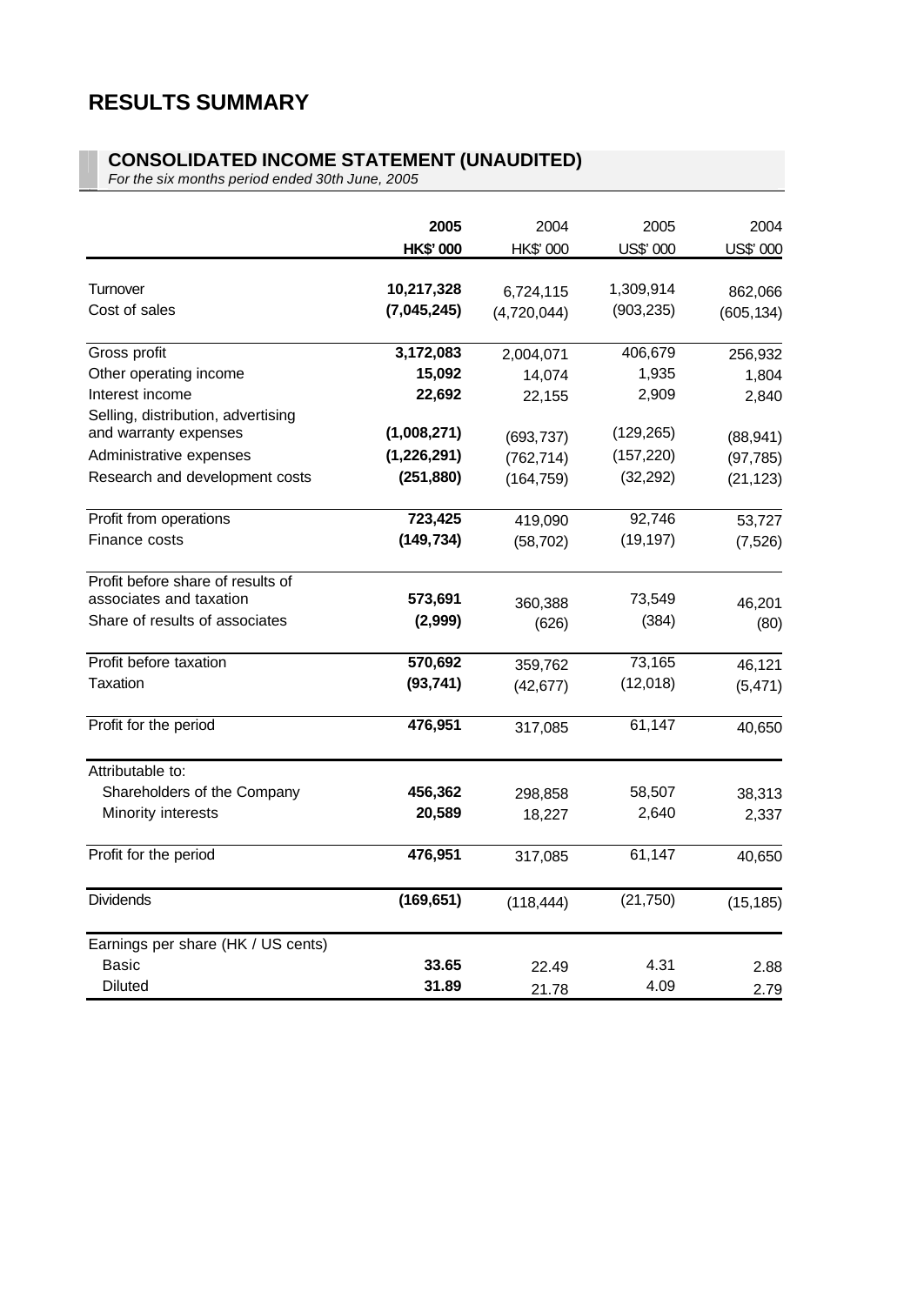## **CONDENSED CONSOLIDATED BALANCE SHEET**

*As at 30th June, 2005*

|                                       | 2005            | <b>30th June</b> 31st December | 2005      | 30th June 31st December<br>2004 |
|---------------------------------------|-----------------|--------------------------------|-----------|---------------------------------|
|                                       |                 | 2004                           |           |                                 |
|                                       | <b>HK\$'000</b> | HK\$' 000                      | US\$' 000 | US\$' 000                       |
|                                       |                 | (Audited                       |           |                                 |
|                                       | (Unaudited)     | and restated)                  |           |                                 |
| <b>ASSETS</b>                         |                 |                                |           |                                 |
| Non-current assets                    |                 |                                |           |                                 |
| Property, plant and equipment         | 1,746,805       | 879,846                        | 223,949   | 112,801                         |
| Lease prepayment                      | 69,309          | 4,772                          | 8,886     | 612                             |
| Goodwill                              | 4,060,924       | 653,504                        | 520,631   | 83,783                          |
| Negative goodwill                     |                 | (28, 868)                      |           | (3,701)                         |
| Intangible assets                     | 473,522         | 232,881                        | 60,708    | 29,857                          |
| Interests in associates               | 168,982         | 160,442                        | 21,664    | 20,569                          |
| Investments in securities             |                 | 27,193                         |           | 3,486                           |
| Available-for-sale investments        | 23,259          |                                | 2,982     |                                 |
| Deferred tax assets                   | 377,125         | 329,711                        | 48,349    | 42,271                          |
| Other assets                          | 1,195           | 1,195                          | 153       | 153                             |
|                                       | 6,921,121       | 2,260,676                      | 887,322   | 289,831                         |
| <b>Current assets</b>                 |                 |                                |           |                                 |
| Inventories                           | 4,372,339       | 2,787,059                      | 560,556   | 357,315                         |
| Trade and other receivables           | 3,378,887       | 2,762,156                      | 433,190   |                                 |
| Deposits and prepayments              | 441,051         |                                | 56,545    | 354,123                         |
| <b>Bills receivable</b>               | 359,074         | 382,421                        | 46,035    | 49,028                          |
| Tax recoverable                       | 31,453          | 256,836                        | 4,032     | 32,928                          |
| Trade receivables from associates     | 1,276           | 872                            | 164       | 112                             |
|                                       |                 | 1,247                          |           | 160                             |
| Bank balances, deposits and cash      | 1,733,787       | 5,452,057                      | 222,280   | 698,982                         |
|                                       | 10,317,867      | 11,642,648                     | 1,322,802 | 1,492,648                       |
| <b>Current liabilities</b>            |                 |                                |           |                                 |
| Trade, bills and other payables       | 4,063,120       | 3,395,650                      | 520,913   | 435,340                         |
| Warranty provision                    | 261,258         | 241,375                        | 33,495    | 30,946                          |
| Trade payable to an associate         | 29,228          | 21,593                         | 3,747     | 2,768                           |
| Tax payable                           | 129,119         | 105,092                        | 16,554    | 13,473                          |
| Dividend payable                      | 169,651         |                                | 21,750    |                                 |
| Obligations under finance leases -    |                 |                                |           |                                 |
| due within one year                   | 14,874          | 6,266                          | 1,907     | 803                             |
| Discounted bills with recourse        | 2,477,588       | 3,208,964                      | 317,639   | 411,406                         |
| Borrowings - due within one year      | 746,875         | 840,450                        | 95,754    | 107,750                         |
|                                       | 7,891,713       | 7,819,390                      | 1,011,759 | 1,002,486                       |
| Net current assets                    | 2,426,154       | 3,823,258                      | 311,043   | 490,162                         |
| Total assets less current liabilities | 9,347,275       | 6,083,934                      | 1,198,365 | 779,993                         |